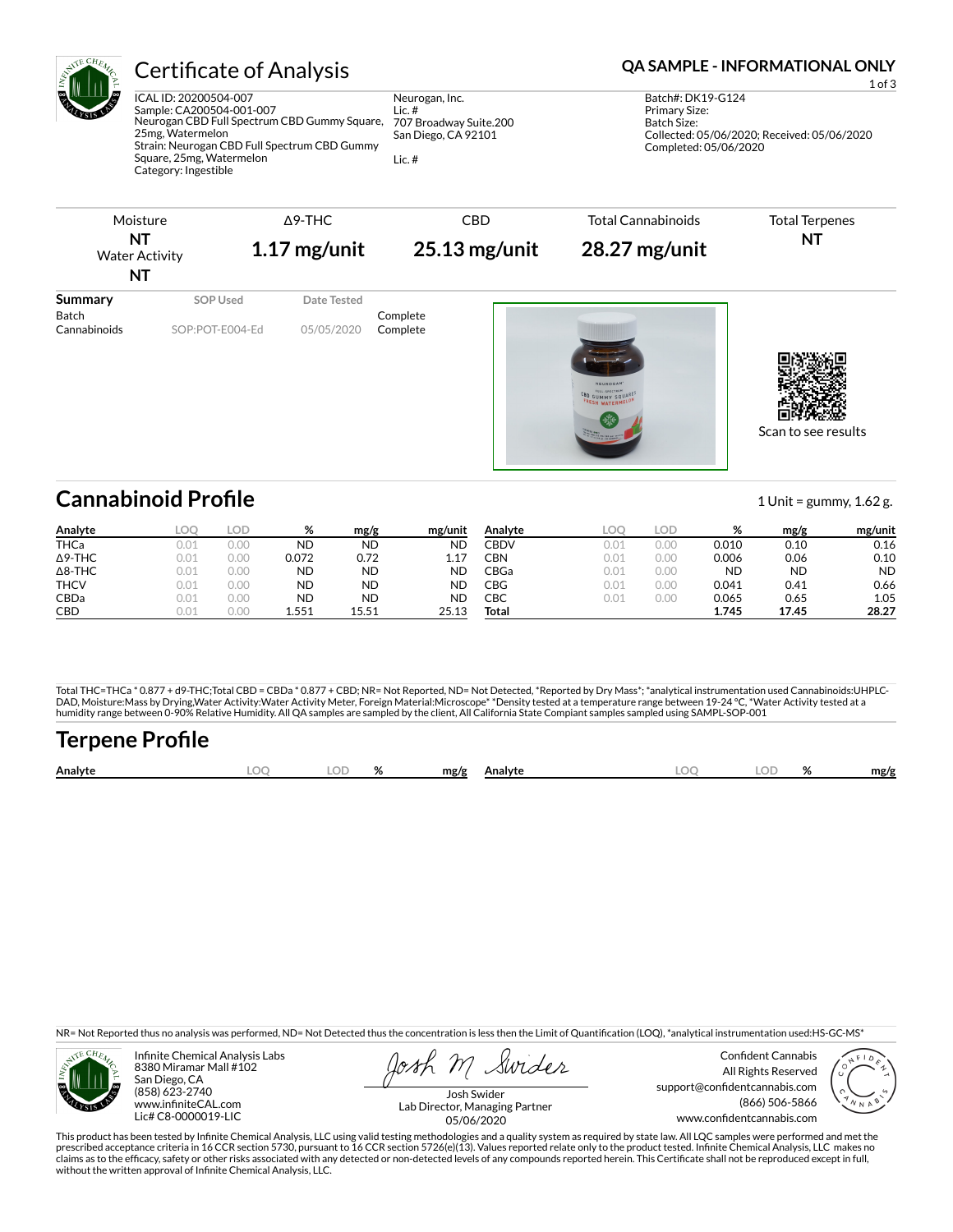|                   | <b>Certificate of Analysis</b>                                                                                                                                                                                            | <b>QA SAMPLE - INFORMATIONAL ONLY</b><br>$2$ of $3$                                  |                                                                                                                                  |
|-------------------|---------------------------------------------------------------------------------------------------------------------------------------------------------------------------------------------------------------------------|--------------------------------------------------------------------------------------|----------------------------------------------------------------------------------------------------------------------------------|
| EULE <sub>S</sub> | ICAL ID: 20200504-007<br>Sample: CA200504-001-007<br>Neurogan CBD Full Spectrum CBD Gummy Square,<br>25mg. Watermelon<br>Strain: Neurogan CBD Full Spectrum CBD Gummy<br>Square, 25mg, Watermelon<br>Category: Ingestible | Neurogan, Inc.<br>Lic. $#$<br>707 Broadway Suite.200<br>San Diego, CA 92101<br>Lic.# | Batch#: DK19-G124<br><b>Primary Size:</b><br>Batch Size:<br>Collected: 05/06/2020; Received: 05/06/2020<br>Completed: 05/06/2020 |

### **Residual Solvent Analysis**

| Category 1 | $\Omega$<br>LOD. | Limit | Status | Category 2 | LOO | LOD | ∟imit | Status | Category 2 | .OO | LOD | ∟imit | <b>Status</b> |
|------------|------------------|-------|--------|------------|-----|-----|-------|--------|------------|-----|-----|-------|---------------|
|            |                  |       |        |            |     |     |       |        |            |     |     |       |               |

NR= Not Reported thus no analysis was performed, ND= Not Detected thus the concentration is less then the Limit of Quantification (LOQ),\*analytical instrumentation used=HS-GC-MS\*

### **Heavy Metal Screening**

| ΩC<br>$-\sim$<br>$\sim$ | <b>LOD</b> | Limit | Status |
|-------------------------|------------|-------|--------|
|                         |            |       |        |

NR= Not Reported thus no analysis was performed, ND= Not Detected thus the concentration is less then the Limit of Quantification (LOQ) , \*analytical instrumentation used:ICP-MS\*

### **Microbiological Screening**

| $ -$<br>-July<br> |  |
|-------------------|--|
|                   |  |

ND=Not Detected; \*analytical instrumentation used:qPCR\*



Infinite Chemical Analysis Labs 8380 Miramar Mall #102 San Diego, CA (858) 623-2740 www.infiniteCAL.com Lic# C8-0000019-LIC

Josh M Swider

Confident Cannabis All Rights Reserved support@confidentcannabis.com (866) 506-5866 www.confidentcannabis.com



Josh Swider Lab Director, Managing Partner 05/06/2020

This product has been tested by Infinite Chemical Analysis, LLC using valid testing methodologies and a quality system as required by state law. All LQC samples were performed and met the<br>prescribed acceptance criteria in without the written approval of Infinite Chemical Analysis, LLC.